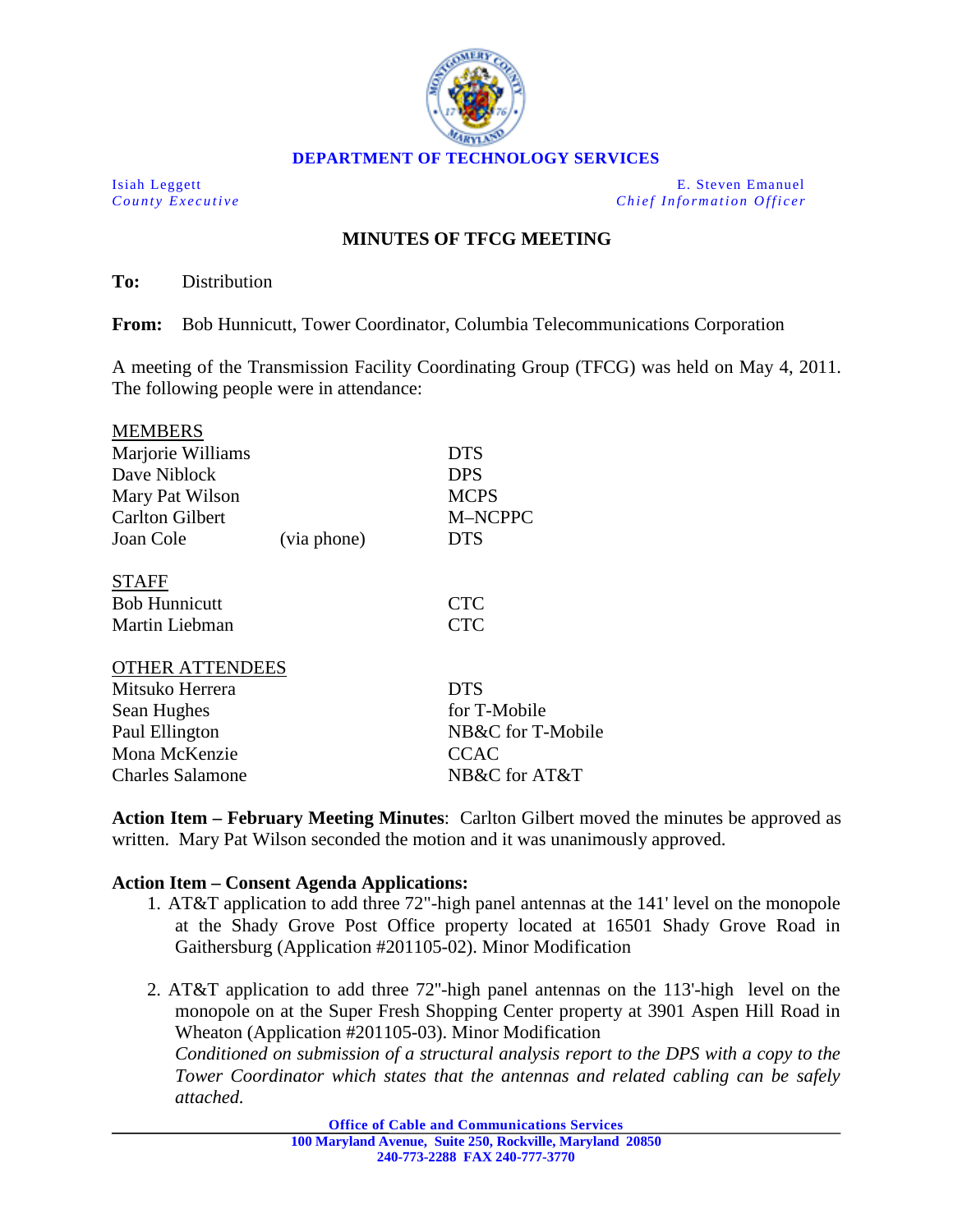**Motion:** Dave Niblock moved the Consent Agenda items be recommended as conditioned by the Tower Coordinator. Mary Pat Wilson seconded the motion and the motion was unanimously approved.

**Action Item:** T-Mobile application to attach nine 59''-high panel antennas at the 105'-high level on the tower at the Faiola property located at 17335 Donora Road in Silver Spring (Application #201105-04).

Bob Hunnicutt summarized the application noting that it was reviewed by the TFCG in 2010, at which time the TFCG voted to not recommend the application because the tower was illegal, does not meet setback requirements, and has structural issues.

Since that time T-Mobile has decided to file for approval of a Special Exception to permit the illegal tower and T-Mobile's attachment to it; the Special Exception necessitates a recommendation from the TFCG that is no more than 90 days old.

Mr. Hunnicutt added that American Tower Corporation (ATC), which manages the tower, provided a structural analysis report with this new filing that shows that the tower has been extended and is now a total of 218' high. Mr. Hunnicutt noted that because of its height, the tower should be marked and lit to meet FAA requirements. Further, the extensions have not been reported to the FCC per the FCC's requirements. Additionally, neither the plans nor the structural analysis report identify all the antennas on the tower, making the application incomplete.

Mr. Hughes asked how it was determined that the height of the tower is 218'. Mr. Hunnicutt replied that the ATC documents show that information, which is different than what the TFCG reviewed when this application was considered in 2010.

Dave Niblock noted that because the tower is illegal it cannot be approved for any changes or attachments. Carlton Gilbert agreed.

**Motion**: Dave Niblock moved to not recommend the application. Mary Pat Wilson seconded the motion and it was unanimously approved.

**Action Item:** T-Mobile application to construct a 125'-high monopole and attach six 59''-high panel antennas, three at the 120'-high level and three at the 110'-high level, on Twin Farms Club, Inc. property at 1200 Fairland Road in Silver Spring (Application #201103-04).

Mr. Hunnicutt explained that this application, initially reviewed in 2008, has also been filed again by T-Mobile to obtain a current recommendation from the TFCG because T-Mobile is ready to file for a Special Exception and needs a TFCG recommendation that is no more than 90 days old to meet current code requirements. He said that the TFCG voted to not recommend the application in 2008 and, because there have been no changes in the circumstances of this application since then, the Tower Coordinator's recommendation is the same.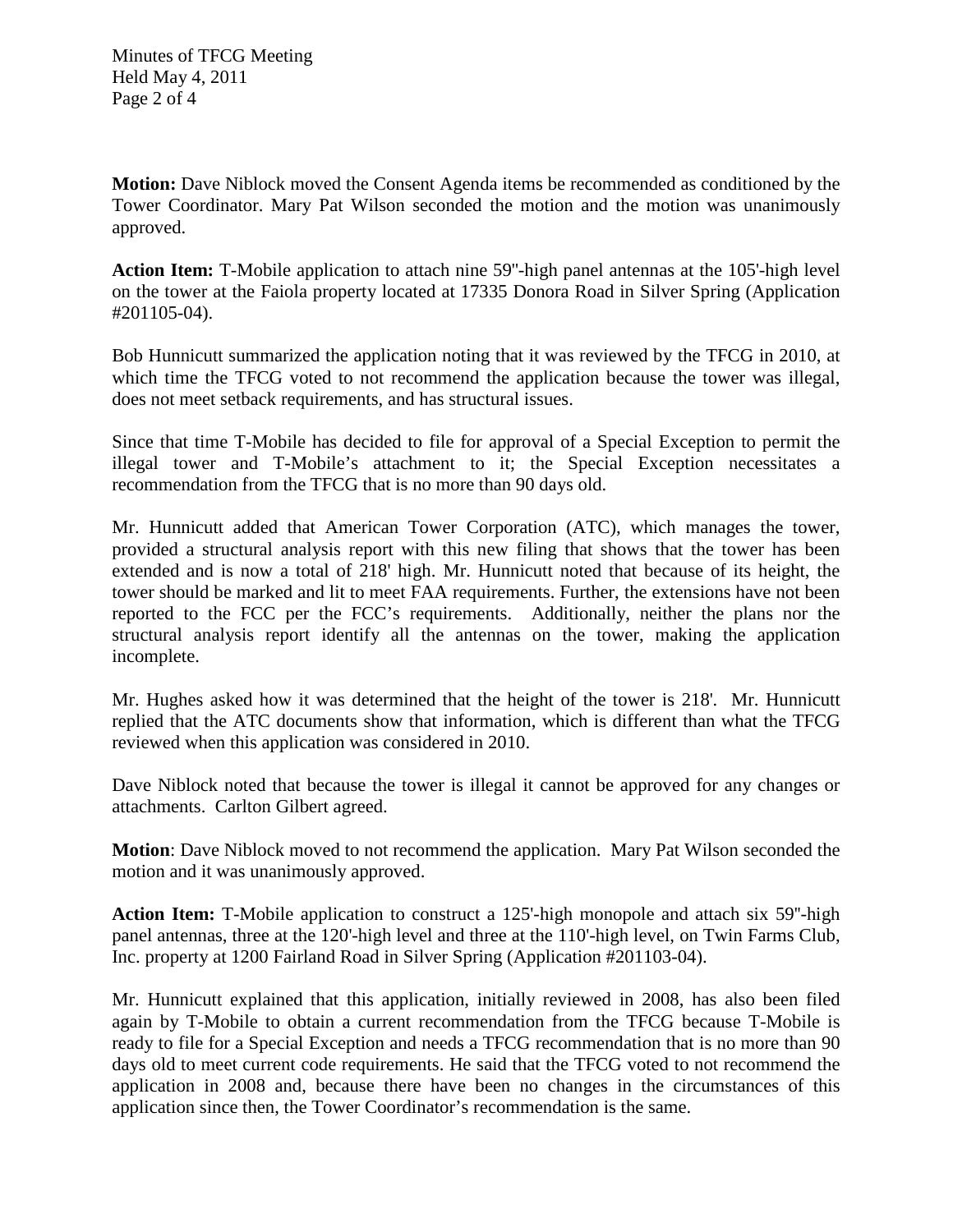Minutes of TFCG Meeting Held May 4, 2011 Page 3 of 4

Marjorie Williams noted whereas in the past the TFCG sometimes voted to not recommend an application that did not meet all the zoning requirements necessary for a Special Exception, more current practice for the TFCG on these kind of applications is to recommend conditioned approval on approval by the Board of Appeals for a Special Exception and a reduction in setback requirements. To be consistent, the TFCG favored the latter approach in this case.

**Motion:** Marjorie Williams moved to recommend the application conditioned on approval by the Board of Appeals for a special exception and a reduction in setback requirements. Mary Pat Wilson seconded the motion and it was approved with Carlton Gilbert abstaining.

**Action Item:** T-Mobile application to construct a 115'-high monopole and attach four 59''-high panel antennas at the 115' level on Gibson property at 2815 Cabin Creek Drive in Burtonsville (Application #201103-06).

*Conditioned on the applicant meeting the requirements of 59-G-2.58 and obtaining a Special Exception from the Board of Appeals.*

Mr. Hunnicutt noted that this is another application which was reviewed previously and has been re-filed by T-Mobile because it is prepared to file for a Special Exception and needs a current recommendation from the TFCG. Based on his review, there have been no changes to the circumstances related to the application since the application was originally reviewed in 2008, so his recommendation is the same as at that time, when the TFCG voted to recommend.

**Motion:** Dave Niblock moved to recommend the application as conditioned by the Tower Coordinator. Mary Pat Wilson seconded the motion and it was approved with Carlton Gilbert abstaining.

**Action Item:** T-Mobile application to construct a 120'-high monopole and attach nine 59"-high panel antennas at the 120' level on Sunshine Farm property located at 22611 Georgia Avenue in Brookeville. (Applications #201103-01 and 201002-01)

Due to unusual circumstances, Marjorie Williams asked that the TFCG consider action on another T-Mobile application which, though not on today's agenda, requires, for the second time, a current recommendation from the TFCG. The TFCG reviewed this application in February 2011 (when it was resubmitted to obtain a current recommendation based on the first TFCG review of the application, in 2008), but the February recommendation has expired. She said that the unusual circumstances are that the check to accompany T-Mobile's Special Exception application, which they are now ready to file, is near expiration and could not be accepted, and that a new check could not be obtained from T-Mobile in time to also have a current TFCG recommendation to accompany their application for the Special Exception. Consequently, in this case only, Ms. Williams agreed to add this to the agenda to address this administrative problem which is beyond the TFCG's control so as to not further delay the process for T-Mobile.

**Motion:** Mary Pat Wilson moved the application be recommended as conditioned on meeting screening requirements for the equipment area and approval of a Special Exception by the Board of Appeals. Joan Cole seconded the motion and it was approved with Carlton Gilbert abstaining.